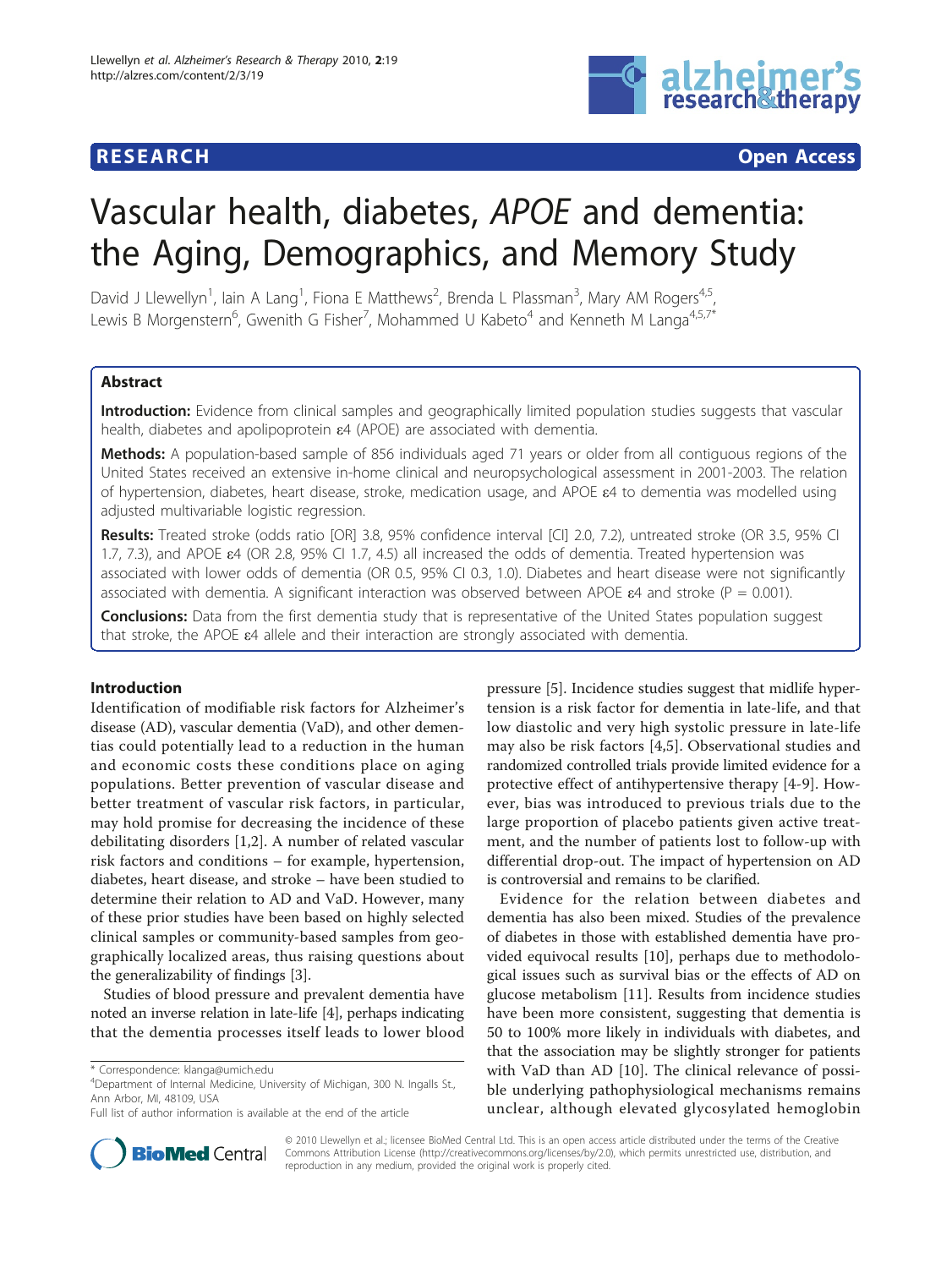(HbA1c) levels appear to increase the risk of dementia [[12](#page-6-0)], and treatments improving glycemic control may therefore reduce the risk of dementia.

There are conflicting reports on the possible association between heart disease and dementia. Several studies have reported a higher risk of dementia or cognitive impairment in heart disease patients [[13-16\]](#page-6-0), whereas other studies suggest no association [[17,18](#page-6-0)]. Further research is needed to establish whether these discrepancies reflect methodological artifacts, and to clarify the relation between heart disease and dementia with greater precision.

The prevalence of dementia in people with a history of stroke is approximately 3.4 to 5.8 times higher than in those without [[19,20\]](#page-6-0), and the incidence of dementia over 10 to 25 years in those with a history of stroke is about double that observed in those free of stroke [[13](#page-6-0),[14](#page-6-0)]. The presence of cerebrovascular disease and a temporal relation between cerebrovascular disease and the onset of dementia are typically central diagnostic criteria for VaD [\[15](#page-6-0)-[17\]](#page-6-0). However, cerebrovascular disease may be identified by neurological examination or brain imaging rather than a history of clinical stroke, and a considerable proportion of stroke patients do not develop dementia or VaD [[18\]](#page-6-0). The association between AD and stroke remains uncertain due to a lack of conceptual and taxonomic consensus, although dementia is commonly associated with concomitant cerebrovascular and AD pathology in community-based autopsy studies [\[19](#page-6-0)].

Genetic predisposition may also modulate the association between vascular risk factors, diabetes, and dementia [\[20\]](#page-6-0). Apolipoprotein E (APOE) plays a central role in lipid metabolism, and is the only established genetic risk factor for late-onset dementia [[21\]](#page-6-0). Some previous studies suggest that the association between dementia and hypertension [[22](#page-6-0)], diabetes [[23](#page-6-0)], heart disease [[24](#page-6-0)], or stroke [[25](#page-6-0)] may be particularly strong among APOE ε4 allele carriers, although other studies suggest an additive effect with no effect modification [[15](#page-6-0)].

We aimed to assess the relation between vascular health, diabetes, APOE and dementia using data from the Aging, Demographics, and Memory Study (ADAMS). The ADAMS is the first population-based study of dementia in the USA to include subjects from all regions of the country, while using a single standardized diagnostic protocol in a population-based sample [[3\]](#page-6-0). The ADAMS has recently been utilized to estimate the prevalence of dementia [[16\]](#page-6-0) and cognitive impairment without dementia [\[17](#page-6-0)] in the USA.

## Materials and methods

## Participants

The ADAMS sample design and selection procedures are summarized below and described in detail elsewhere [[3\]](#page-6-0). The ADAMS sample was drawn from the larger Health and Retirement Study (HRS), an ongoing prospective cohort study of individuals that was designed to investigate the social, health and economic implications of aging [[26](#page-6-0)]. The HRS began in 1992 and was expanded in 1998 to become a representative sample of all persons in the contiguous USA older than 50 years of age. Data were collected from community living and institutionalized adults primarily through telephone interviews, with an overall response rate of 81% [[27](#page-6-0)]. The ADAMS sample was derived from a stratified random subsample of 1,770 individuals aged 70 years or older from five cognitive strata based on participants' cognitive test scores or proxy-reported cognition from the most recent HRS interview (in 2000 or 2002). The three highest cognitive strata were further stratified by age (70 to 79 years vs. 80 years and older) and sex to ensure adequate numbers in each subgroup. A detailed description of the ADAMS sample, non-participants and the population weights used to ensure population representativeness has been published previously [[3\]](#page-6-0). ADAMS participants did not differ significantly from nonparticipants in age, sex, or education, but were more likely to be African-American ( $P < 0.05$ ), to have been a self-respondent at the prior HRS wave ( $P < 0.05$ ), and to have scored in the normal range on the HRS cognitive test in the prior wave  $(P < 0.05)$  [[3\]](#page-6-0). ADAMS initial assessments were conducted between July 2001 and December 2003, after a mean period of 13.3 months (standard deviation (SD) 6.9) from the last HRS interview. Participants were aged 71 years or older at the initial ADAMS assessment. A total of 856 individuals (56% of the nondeceased target sample) participated in all phases of the dementia assessment (Figure 1) [\[3\]](#page-6-0).

The institutional review boards at Duke University Medical Center and the University of Michigan approved the study procedures, and all study participants or their surrogates provided informed consent.

## Measures

Full details of the ADAMS assessment and diagnostic procedures are described elsewhere [[3\]](#page-6-0). A nurse and a

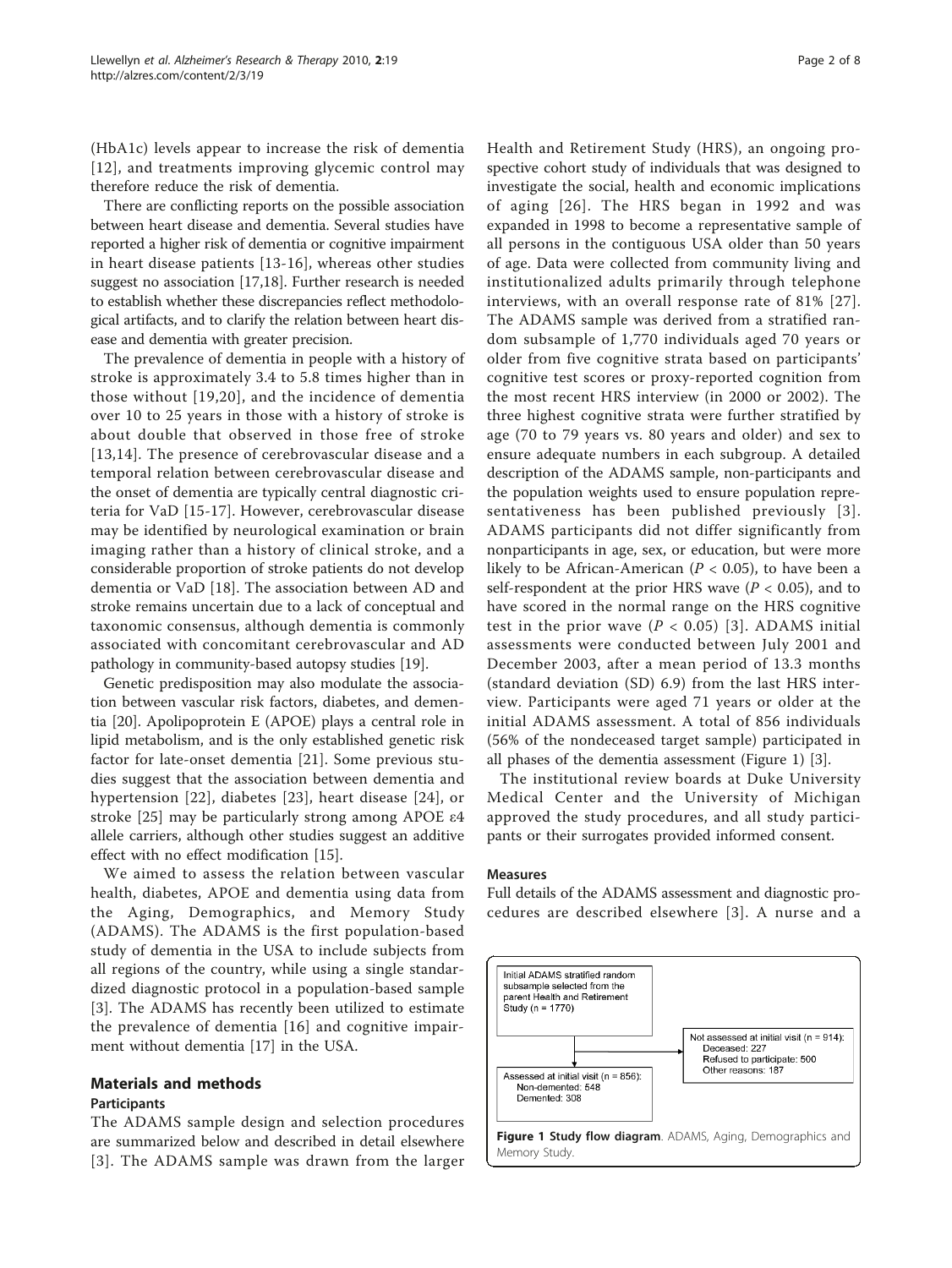neuropsychology technician conducted an assessment of all participants at their residence. The following information about the participant was collected from a knowledgeable informant: chronological history of cognitive symptoms, current neuropsychiatric symptoms, measures of severity of cognitive and functional impairment, and family history of memory problems. During the assessment, the participant completed a battery of neuropsychological measures, a measure of depressive symptoms, a standardized neurological examination, blood pressure measurements, collection of buccal DNA samples for APOE genotyping (presence of the ε4 allele), and a sevenminute videotaped segment covering portions of the cognitive status and neurological examinations. Medical record releases were also sought to obtain relevant neuroimaging and laboratory results from participants' physicians. A consensus expert panel of neurologists, neuropsychologists, geriatric psychiatrists, and internists reviewed all information for all participants collected during the in-home assessment first without and then with medical records and assigned final diagnoses. The consensus panel used clinical judgment to assign the final diagnosis based on currently accepted standardized international criteria for dementia (Diagnostic and Statistical Manual of Mental Disorders (DSM)-III-R and DSM-IV) [[28,29\]](#page-6-0), AD (National Institute of Neurological and Communicative Disorders and Stroke - Alzheimer's Disease and Related Disorders Association (NINCDS-ADRDA)) [[30\]](#page-6-0), and VaD (National Institute of Neurological Disorders and Stroke - Association Internationale pour la Recherché et l'Enseignement en Neurosciences (NINDS-AIREN)) [[31](#page-6-0)]. The consensus panel also made an estimate of the year of dementia onset based on the available cognitive and additional data. Nondemented participants were also further divided into two categories: normal cognitive function and cognitive impairment without dementia (defined as mild cognitive or functional impairment that did not meet the criteria for dementia, or performance that was both below expectation and at least 1.5 SDs below published norms on any neuropsychological test) [[17\]](#page-6-0). It should be noted that the distribution of diagnoses becomes nationally representative only after population weights are applied [[3](#page-6-0)].

The presence of hypertension, diabetes, heart disease, and stroke was established based upon self- or proxyreport of these conditions at the HRS interview prior to the ADAMS assessment. During the HRS interview, each respondent was asked whether a doctor had ever told them that they had hypertension ('high blood pressure or hypertension?'), diabetes ('diabetes or high blood sugar?'), heart disease ('heart attack, coronary heart disease, angina, congestive heart failure, or other heart problems?'), or a stroke ('stroke?'). In addition to self-report of hypertension, blood pressure was directly measured during the ADAMS assessment and individuals who had systolic blood pressure of 140 mmhg or above, or diastolic blood pressure of 90 mmhg or above on two successive measurements were categorized as hypertensive. Linked Medicare claims data from 1991 were also used to confirm presence of stroke. The ADAMS subject or informant was asked to provide a list of all current medications used, and to provide the bottles for each of these medications for the nurse to confirm usage. We used these medication data to assign a 'treated' or 'untreated' status based on the current use of one or more relevant medication for each condition (hypertension, diabetes, heart disease, and stroke).

## Statistical analysis

The probability that an individual participated in ADAMS was modelled using logistic regression as a function of covariates derived from the HRS, such as age, sex, education, marital status, HRS cognition scores, residential status, and health conditions, to develop nonresponse adjustments to the sample selection weights. Population sample weights were then constructed to take into account the probabilities of selection in the stratified sample design and to adjust for differential nonparticipation [[3\]](#page-6-0). Multivariable logistic regression models were then used to determine the relation of vascular health (hypertension, heart disease and stroke), diabetes and APOE to all-cause dementia and the common dementia subtypes (AD and VaD). We adjusted for age, sex, education, ethnicity, and HRS wave in basic models, and also corrected for all of the other variables in fully adjusted models. Adjustment for stroke was not incorporated in the fully adjusted VaD models and we did not examine the association between stroke and VaD because cerebrovascular disease is a central diagnostic criterion for VaD [[31\]](#page-6-0). In a series of secondary analyses we examined the associations between vascular conditions, diabetes and dementia separately by treatment status and examined interactions with APOE genotype. In a sensitivity analysis we also excluded those with cognitive impairment without dementia from the non-demented control group. In a second sensitivity analysis we restricted conditions to those reported in the HRS before the estimated onset of dementia in order to help establish the temporal relation of observed associations. All analyses were conducted using Stata SE version 9.2 (StataCorp, College Station, TX, USA).

## Results

The characteristics of the ADAMS population are shown in Table [1.](#page-3-0) Just over half of the sample was comprised of women, over half had received at least nine years of education, and almost three-quarters were white in ethnic origin. Over half of the study population had hypertension and had heart disease, and stroke and diabetes were also relatively common. More than one-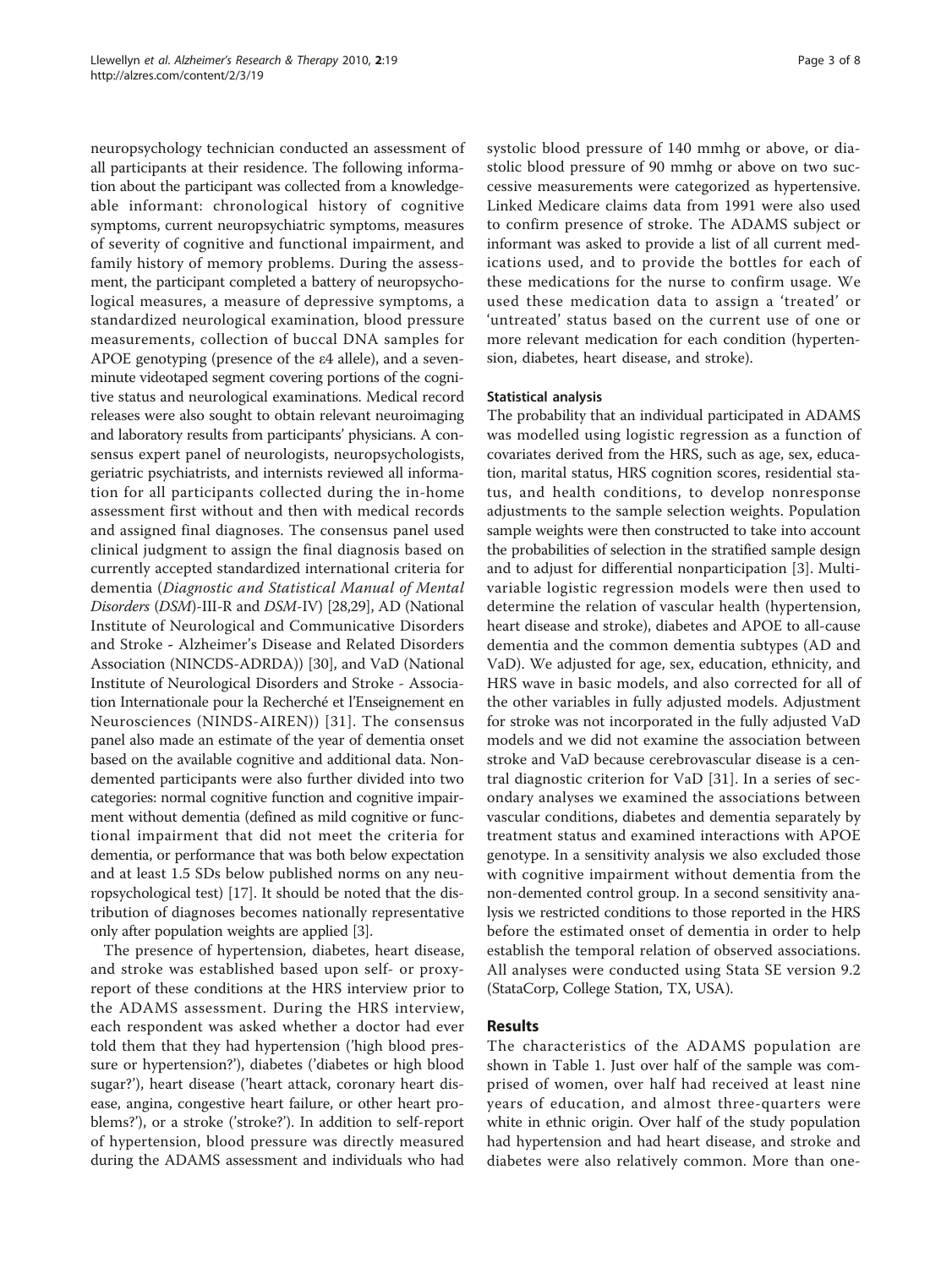<span id="page-3-0"></span>Table 1 Baseline characteristics of the study population

| <b>Variables</b>            | Non-demented controls<br>$(n = 548)$ | All-cause dementia<br>$(n = 308)$ | Alzheimer's disease<br>$(n = 229)$ | Vascular dementia<br>$(n = 48)$ |
|-----------------------------|--------------------------------------|-----------------------------------|------------------------------------|---------------------------------|
| Mean age (SD), years        | 78.3 (6.3)                           | 84.5 (6.9)                        | 85.5(6.7)                          | 84.0 (6.2)                      |
| Women, n (%)                | 288 (59.4)                           | 213 (68.5)                        | 170 (71.5)                         | 28(62.1)                        |
| Education, n (%)            |                                      |                                   |                                    |                                 |
| 8 years or less             | 166 (14.8)                           | 125(33.5)                         | 93 (32.3)                          | 18 (33.8)                       |
| 9 years or more             | 382 (85.2)                           | 183 (66.5)                        | 136 (67.7)                         | 30 (66.2)                       |
| Ethnic origin, n (%)        |                                      |                                   |                                    |                                 |
| White                       | 395 (87.7)                           | 218 (83.4)                        | 162 (82.1)                         | 36 (87.3)                       |
| Black                       | 92 (6.9)                             | 67 (12.4)                         | 49 (12.9)                          | 9(10.5)                         |
| Hispanic                    | 61(5.4)                              | 23(4.2)                           | 18(5.0)                            | 3(2.2)                          |
| HRS wave*, $n$ (%)          |                                      |                                   |                                    |                                 |
| 2000                        | 157 (31.8)                           | 136 (34.4)                        | 98 (34.5)                          | 26 (42.3)                       |
| 2002                        | 391 (68.2)                           | 172 (65.6)                        | 131 (65.6)                         | 22(57.7)                        |
| Mean MMSE total (SD)        | 27.0(4.1)                            | 15.9(6.4)                         | 15.4(6.4)                          | 18.7(5.9)                       |
| Hypertension, n (%)         |                                      |                                   |                                    |                                 |
| Untreated                   | 98 (14.9)                            | 61(23.8)                          | 53 (27.0)                          | 5(24.0)                         |
| Treated                     | 308 (58.6)                           | 150 (44.2)                        | 100 (38.8)                         | 32 (56.8)                       |
| Diabetes, n (%)             |                                      |                                   |                                    |                                 |
| Untreated                   | 14(2.1)                              | 16(4.7)                           | 12(4.2)                            | 1(1.3)                          |
| Treated                     | 109 (17.9)                           | 31 (11.9)                         | 12(7.2)                            | 9(12.5)                         |
| Heart disease, n (%)        |                                      |                                   |                                    |                                 |
| Untreated                   | 36(6.1)                              | 32 (11.5)                         | 25(9.9)                            | 3(18.3)                         |
| Treated                     | 144 (22.3)                           | 79 (28.2)                         | 53 (28.2)                          | 18 (31.8)                       |
| Stroke, n (%)               |                                      |                                   |                                    |                                 |
| Untreated                   | 114(17.7)                            | 150 (51.6)                        | 98 (46.0)                          | 36 (82.4)                       |
| Treated                     | 22(3.8)                              | 24(7.6)                           | 13(5.2)                            | 10(15.2)                        |
| APOE $\varepsilon$ 4, n (%) | 125(24.4)                            | 110 (38.6)                        | 87 (38.4)                          | 11(35.7)                        |

Means and percentages are weighted to adjust for the sampling design. \*Participants were selected from the 2000 and 2002 waves of the Health and Retirement Study (HRS).. APOE ε4, apolipoprotein ε4; MMSE, Mini-Mental State Examination (scores range from 0 to 30 where higher scores indicate better cognitive function); SD, standard deviation.

quarter of the sample were APOE ε4 carriers. Participants with dementia were generally older, less educated and with a higher proportion of women than nondemented controls. The prevalence of diabetes was lower in the demented group, whereas the prevalence of stroke and APOE ε4 was higher.

The associations observed between vascular health, diabetes, APOE and dementia are shown in Table [2.](#page-4-0) We first adjusted for age, sex, education, ethnicity and HRS wave (basic adjusted models), and then added all other covariates (fully adjusted models). Stroke and APOE ε4 were clearly associated with dementia, and these results changed little by additional adjustment. Stroke and APOE ε4 were also associated with increased odds of AD. There was little suggestion of an association between hypertension, diabetes or heart disease and AD. APOE ε4 was also associated with VaD, and the strength of the association between APOE and the main dementia subtypes was similar. The associations between hypertension, diabetes and heart disease and VaD were not statistically significant.

Table [3](#page-4-0) shows the association between untreated and treated vascular conditions, diabetes and dementia. Treated hypertension was associated with lower odds of dementia and lower odds of AD. There was some suggestion that untreated heart disease might increase the odds of dementia ( $P = 0.07$ ). Treated and untreated stroke were associated with higher odds of dementia and to a lesser extent AD.

There was little suggestion of an interaction between hypertension, diabetes, or heart disease and APOE ε4 in fully adjusted models ( $P > 0.1$ ). However, there was a significant interaction between stroke and APOE ε4. We therefore stratified the association between stroke and dementia by APOE ε4 genotype (Table [4\)](#page-5-0). There was little difference between the basic and fully adjusted models. Those with both stroke and the APOE ε4 allele were approximately 15 times more likely to be demented.

Excluding participants who were cognitively impaired without dementia ( $n = 241$ ) from the non-demented control group gave the same pattern of results (data not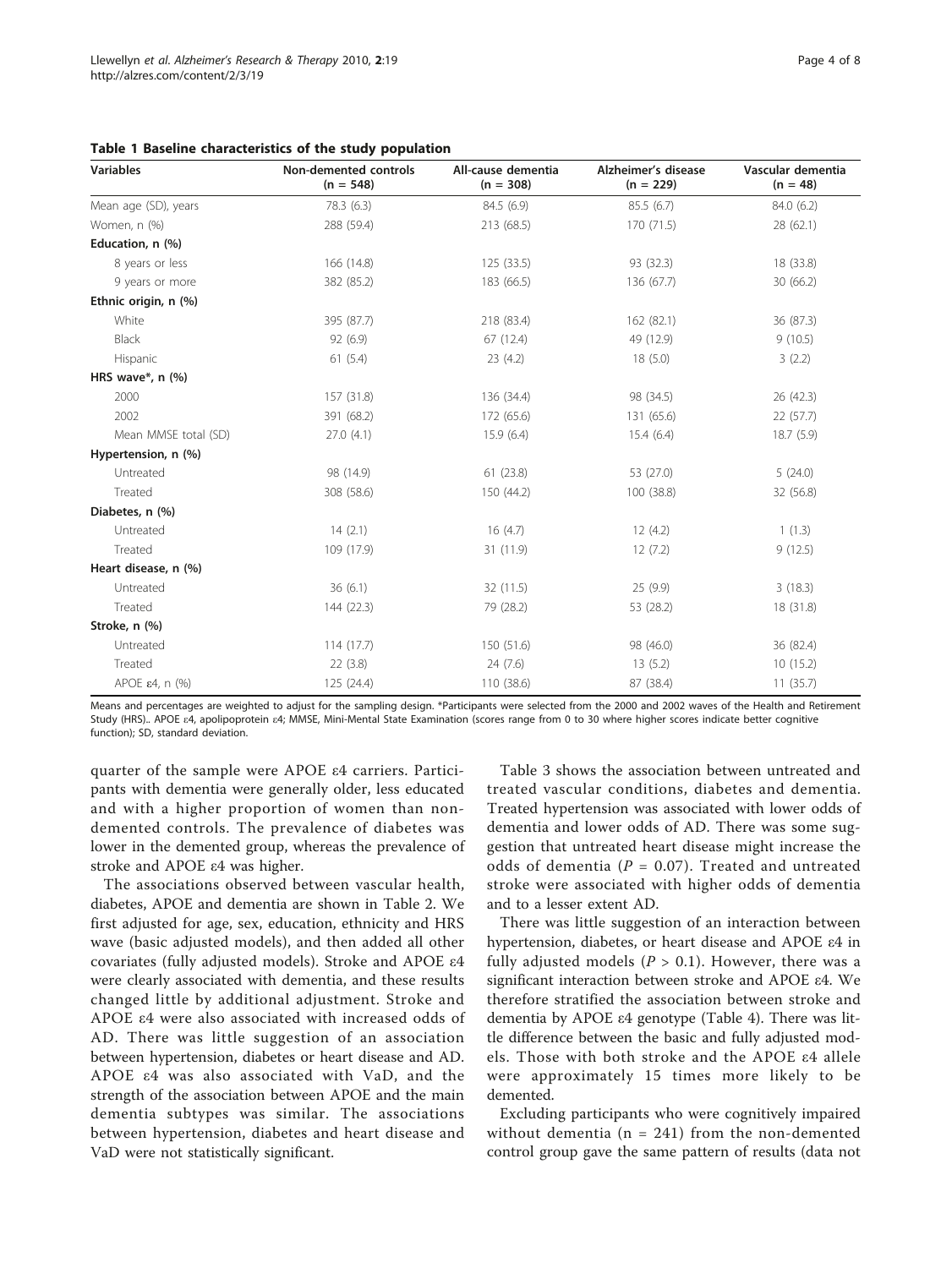|                        | All-cause dementia               |                                  | Alzheimer's disease              |                                              | Vascular dementia                |                                  |
|------------------------|----------------------------------|----------------------------------|----------------------------------|----------------------------------------------|----------------------------------|----------------------------------|
|                        | <b>Basic adjusted</b><br>models* | <b>Fully adjusted</b><br>modelst | <b>Basic adjusted</b><br>models* | <b>Fully adjusted</b><br>models <sup>+</sup> | <b>Basic adjusted</b><br>models* | <b>Fully adjusted</b><br>models‡ |
| Hypertension           | $0.7(0.4-1.2)$                   | $0.7(0.4-1.2)$                   | $0.6(0.4-1.1)$                   | $0.7(0.4-1.2)$                               | $1.7(0.6-5.0)$                   | $2.0(0.6-6.3)$                   |
| Diabetes               | $0.9(0.5-1.7)$                   | $1.1(0.5-2.1)$                   | $0.6(0.3-1.6)$                   | $0.7(0.3-1.7)$                               | $0.8(0.4-1.4)$                   | $0.5(0.2-1.1)$                   |
| Heart<br>disease       | 1.5 (0.9-2.6)                    | $1.4(0.8-2.4)$                   | $.4(0.8-2.6)$                    | $1.5(0.8-2.9)$                               | $2.2(0.7-7.6)$                   | $2.6(0.8-8.4)$                   |
| Stroke                 | $3.7(2.2-6.2)$                   | $3.7(2.0-6.9)$                   | $2.4(1.5-3.9)$                   | $2.3(1.3-4.0)$                               | ξ                                | ş                                |
| $APOE$ $\varepsilon$ 4 | $2.5(1.7-3.9)$                   | $2.8(1.7-4.5)$                   | $2.6(1.5-4.6)$                   | $2.6(1.5-4.8)$                               | $2.3(1.0-5.2)$                   | $2.3(1.1-5.1)$                   |

<span id="page-4-0"></span>Table 2 Logistic regression models illustrating the odds of all-cause dementia, Alzheimer's disease and vascular dementia (95% confidence intervals) by vascular conditions, diabetes and APOE genotype

Population weights are used to adjust for the sampling design. \*Adjusted for age, sex, education, ethnicity, and Health and Retirement Study (HRS) wave. †Adjusted for age, sex, education, ethnicity, HRS wave, and all other variables in the table. ‡Adjusted for age, sex, education, ethnicity, HRS wave, and all other variables in the table excluding stroke. §Not examined as stroke is a central diagnostic criterion for vascular dementia [\[31\]](#page-6-0). APOE ε4, apolipoprotein ε4.

shown). The effect sizes increased slightly for all conditions as we were comparing demented participants with a more selective group, and confidence intervals were therefore generally increased due to the reduced sample size. Restricting vascular conditions and diabetes to conditions reported before the estimated onset of dementia gave a highly similar pattern of results. For example, stroke was more likely (odds ratio (OR) 4.8, 95% confidence interval (CI) 2.8 to 8.0) and hypertension was less likely (OR 0.4, 95% CI 0.2 to 0.6) before the onset of dementia, whereas no association was observed for diabetes or heart disease ( $P > 0.3$ ). The interaction between stroke and APOE  $\varepsilon$ 4 remained significant ( $P = 0.018$ ).

## **Discussion**

In this study we investigated the associations between hypertension, diabetes, heart disease, stroke, APOE ε4

and dementia. Stroke and the APOE ε4 allele emerged as being strongly associated with dementia in the USA population. Treated hypertension was associated with decreased odds of dementia, whereas untreated heart disease emerged as being possibly associated. Treated or untreated diabetes did not appear to increase the odds of dementia. There was little evidence for an interaction between APOE ε4 and hypertension, diabetes or heart disease. However, APOE ε4 did modify the relation between stroke and dementia as those with stroke who were APOE ε4 negative had two times higher odds of dementia, while those with stroke who were APOE ε4 positive had 15 times higher odds of dementia.

Many prior studies of dementia have been based on highly selected clinical samples or community-based samples from geographically localized areas [[3\]](#page-6-0). This analysis is the first to our knowledge to examine the

Table 3 Logistic regression models illustrating the odds of all-cause dementia, Alzheimer's disease and vascular dementia (95% confidence intervals) by untreated and treated vascular conditions and diabetes

|                      | All-cause dementia               |                                  | Alzheimer's disease              |                                  | Vascular dementia                |                                  |
|----------------------|----------------------------------|----------------------------------|----------------------------------|----------------------------------|----------------------------------|----------------------------------|
|                      | <b>Basic adjusted</b><br>models* | <b>Fully adjusted</b><br>modelst | <b>Basic adjusted</b><br>models* | <b>Fully adjusted</b><br>modelst | <b>Basic adjusted</b><br>models* | Fully adjusted<br>models‡        |
| Hypertension         |                                  |                                  |                                  |                                  |                                  |                                  |
| Untreated            | $1.3(0.6-2.9)$                   | $1.3(0.6-3.0)$                   | $1.4(0.7-2.8)$                   | $1.5(0.7-3.1)$                   | $2.6$ (0.5-14.3)                 | $2.9(0.4-19.9)$                  |
| Treated              | $0.6$ $(0.3-1.0)$                | $0.5(0.3-1.0)$                   | $0.4(0.2-0.8)$                   | $0.5(0.2-1.0)$                   | $1.4(0.5-4.5)$                   | $1.7(0.5-5.3)$                   |
| <b>Diabetes</b>      |                                  |                                  |                                  |                                  |                                  |                                  |
| Untreated            | $2.5(0.7-8.1)$                   | $2.3(0.7-7.2)$                   | $2.1$ (0.6-7.0)                  | $2.1$ (0.6-6.8)                  | $0.8(0.1-8.6)$                   | (Insufficient cases<br>observed) |
| Treated              | $0.7(0.4-1.5)$                   | $0.9(0.5-1.8)$                   | $0.4(0.1-1.5)$                   | $0.5(0.1-1.6)$                   | $0.8(0.4-1.4)$                   | $0.6(0.3-1.2)$                   |
| <b>Heart disease</b> |                                  |                                  |                                  |                                  |                                  |                                  |
| Untreated            | $2.1(1.4-3.3)$                   | $1.8(1.0-3.3)$                   | $1.7(0.8-3.7)$                   | $1.6(0.5-4.6)$                   | $4.2$ (0.8-20.8)                 | $4.1(0.9-18.8)$                  |
| Treated              | $1.3(0.7-2.5)$                   | $1.2(0.6-2.4)$                   | $1.3(0.6-2.8)$                   | $1.5(0.7-3.1)$                   | $1.8(0.6-5.5)$                   | $2.1(0.7-6.6)$                   |
| <b>Stroke</b>        |                                  |                                  |                                  |                                  |                                  |                                  |
| Untreated            | $3.8(2.2-6.6)$                   | $3.8(2.0-7.2)$                   | $2.6(1.6-4.2)$                   | $2.4(1.3-4.2)$                   | ş                                | ş                                |
| Treated              | $3.2(1.6-6.4)$                   | $3.5(1.7-7.3)$                   | $1.8(0.9-3.7)$                   | $1.9(0.8-4.2)$                   | ş                                | ş                                |

Population weights are used to adjust for the sampling design. 'Untreated' and 'Treated' categories were defined on the basis of a nurse inspection of medicine bottles currently used. \*Adjusted for age, sex, education, ethnicity, and Health and Retirement Study (HRS) wave. †Adjusted for age, sex, education, ethnicity, HRS wave, apolipoprotein ε4 (APOE ε4) status, and all other variables in the table. ‡Adjusted for age, sex, education, ethnicity, HRS wave, APOE ε4 status, and all other variables in the table excluding stroke. §Not examined as stroke is a central diagnostic criterion for vascular dementia [\[31\]](#page-6-0).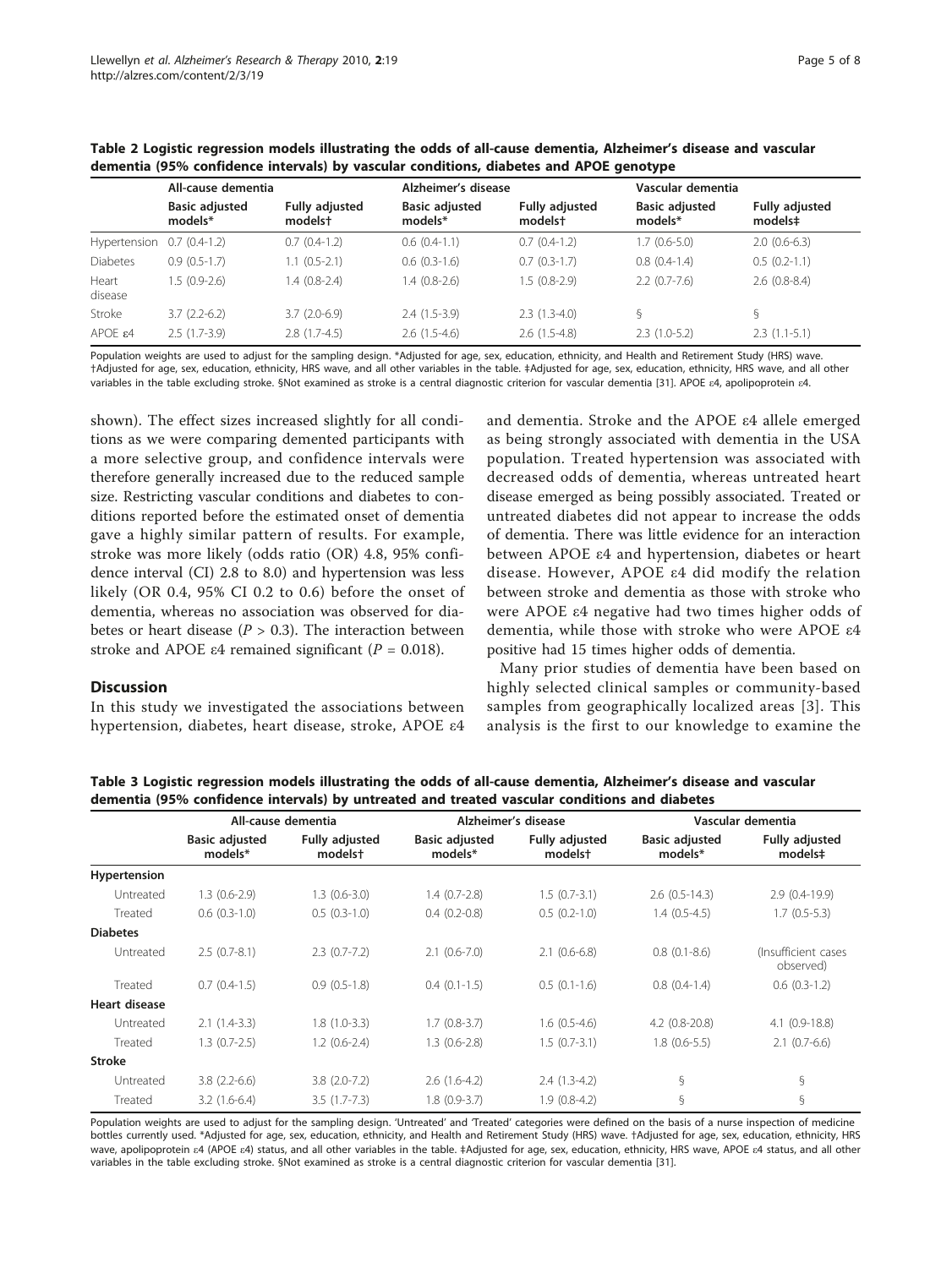|                                                                 | n   | Basic adjusted models* | Fully adjusted modelst |
|-----------------------------------------------------------------|-----|------------------------|------------------------|
| Stroke - APOE &4 -                                              | 388 | Reference              | Reference              |
| Stroke + $APOF$ $\epsilon$ 4 -                                  | 219 | $2.2(1.2-4.0)$         | $2.2(1.1-4.2)$         |
| Stroke - APOE $\varepsilon$ 4 +                                 | 151 | $1.4(0.8-2.4)$         | $1.3(0.7-2.5)$         |
| Stroke + APOF $\varepsilon$ 4 +                                 | 84  | 14.8 (6.3-34.9)        | 14.9 (5.8-38.0)        |
| P for stroke $\times$ APOE $\varepsilon$ 4 interaction = 0.001+ |     |                        |                        |

<span id="page-5-0"></span>Table 4 Logistic regression model illustrating the odds of all-cause dementia (95% confidence intervals) by combinations of stroke and APOE genotype

Population weights are used to adjust for the sampling design. \*Adjusted for age, sex, education, ethnicity, and Health and Retirement Study (HRS) wave. †Adjusted for age, sex, education, ethnicity, HRS wave, heart disease, hypertension, and diabetes. APOE ε4, apolipoprotein ε4.

relation between vascular conditions, diabetes and dementia in a large heterogeneous population-based sample that is representative of the contiguous USA. We incorporated an extensive in-home clinical and neuropsychological assessment to determine a consensus dementia diagnosis using a single standardized diagnostic protocol for all participants, and adjusted for a range of potential confounders.

A number of possible sources of bias should also be discussed. A proportion of the HRS sample died or were lost to follow-up before they could be assessed in the ADAMS. The response rate for the ADAMS study was also moderate (56% of the nondeceased target sample), which could pose a threat to the representativeness of the study. However, extensive information about individuals who refused to participate was available from the parent HRS, including level of cognitive function, which was incorporated in the population weights used to ensure the representativeness of the ADAMS sample. As we studied the relation between vascular conditions, diabetes and dementia cross-sectionally, bias could nevertheless have occurred due to survival effects. The association with the conditions would have been inflated if mortality in those with vascular conditions or diabetes was lower in those that were also demented. More likely, the combination of vascular conditions, diabetes and dementia may have led to increased mortality and an underestimation of the relation. However, the same pattern of results was observed when we restricted our analyses to conditions reported before the estimated onset of dementia. Although dementia was diagnosed by generally accepted international criteria and a central consensus committee, the possibility of misdiagnosis must be noted, particularly when distinguishing between Alzheimer's disease, vascular dementia and other dementias.

Although previous studies provide equivocal evidence to suggest that antihypertensives may be neuroprotective [[4-9\]](#page-6-0), the prevalence of dementia and AD was lower in treated hypertensives than untreated hypertensives in the present study. Thus the importance of hypertension may be underestimated if studies fail to account for antihypertensive treatment. Our results add to the

inconsistent literature to suggest that diabetes [[10\]](#page-6-0) and heart disease [\[32](#page-7-0)-[37](#page-7-0)] may have a limited association with dementia on a population level. Our findings are consistent with previous studies suggesting a three to six times higher prevalence of dementia in stroke patients [[19,20\]](#page-6-0). Interestingly, the prevalence of stroke was higher in participants with AD, and the association between stroke and dementia was not limited to allcause dementia or VaD. Our results are also in line with studies demonstrating that APOE ε4 is an important risk factor for dementia [\[21](#page-6-0)].

Hypertension is a risk factor for stroke, ischemic white matter lesions, silent infarcts, and general atherosclerosis, and has also been related to AD pathology [[5\]](#page-6-0). Dementia is commonly associated with concomitant cerebrovascular and AD pathology in community-based autopsy studies [\[19\]](#page-6-0). Possible mechanisms linking stroke and dementia include vascular lesions, white-matter changes, or combinations of these and AD pathology [[18](#page-6-0)]. APOE ε4 is associated with hippocampal, amygdala, and entorhinal cortex atrophy, increased brain atrophy, increased white matter hyperintensity volumes and altered cerebral blood flow and glucose metabolism [[38\]](#page-7-0), however the mechanisms for these changes remain unclear. Although some studies suggest that the association between vascular conditions and dementia may be modified by APOE ε4 [[22-25\]](#page-6-0), we only observed a significant interaction with stroke. Based on these findings, we postulate that stroke and APOE may lead to dementia via related mechanisms.

## Conclusions

Data from the first dementia study that is representative of the USA population suggest that antihypertensive medications may be neuroprotective, whereas stroke and APOE ε4 are strongly associated with dementia. It remains to be established which pathological mechanisms are clinically important on a population level, although our evolving understanding of the etiology of dementia has the potential to inform more effective interventions and treatments. Interventions designed to reduce the incidence of stroke may also be effective in reducing the incidence of dementia, particularly in APOE ε4 carriers.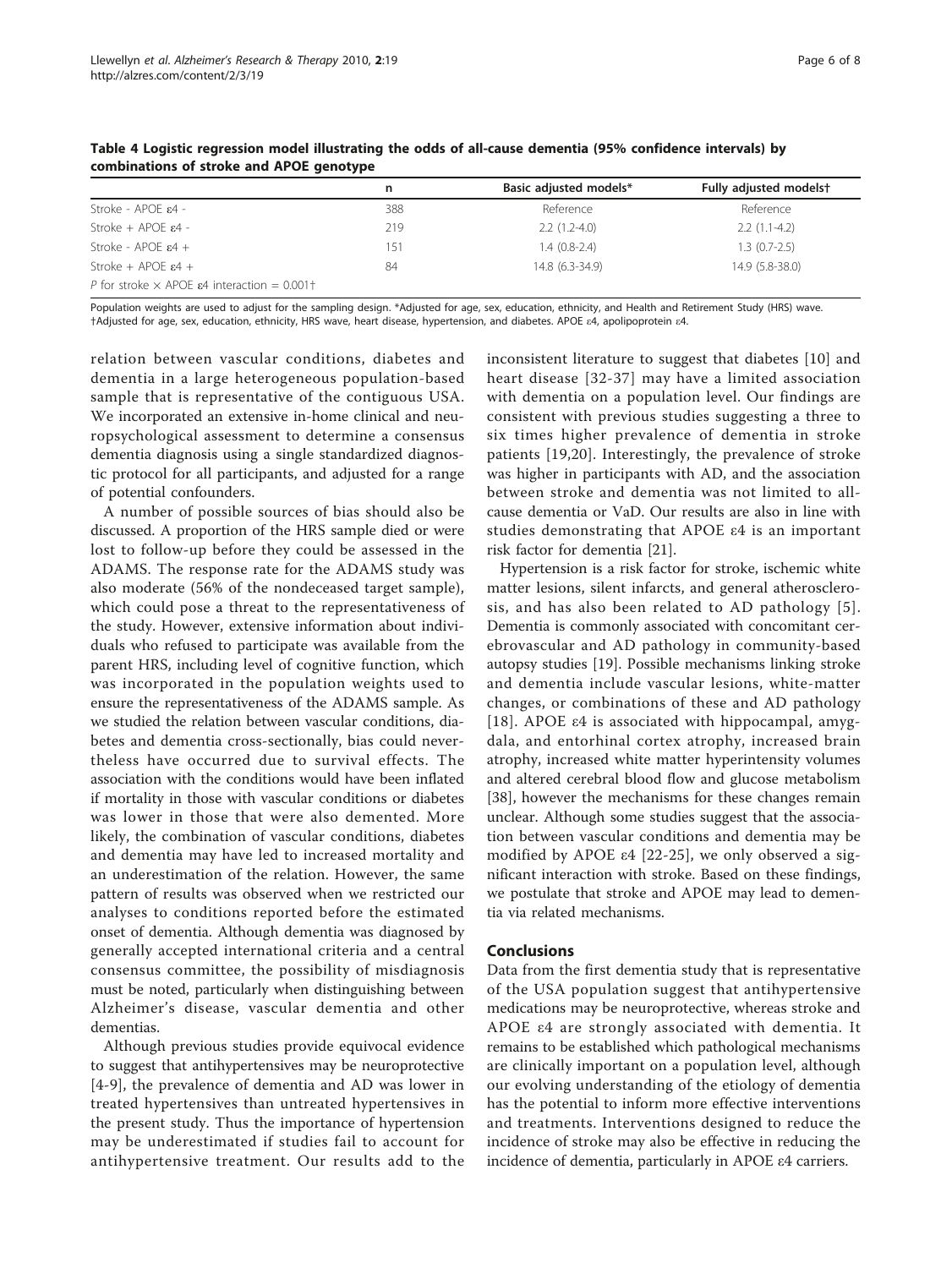#### <span id="page-6-0"></span>Abbreviations

AD: alzheimer's disease; ADAMS: Aging: Demographics: and Memory Study; APOE ε4: apolipoprotein E epsilon 4; CI: confidence interval; DSM: Diagnostic and Statistical Manual of Mental Disorders; HbA1c: glycosylated hemoglobin; HRS: Health and Retirement Study; NINCDS-ADRDA: National Institute of Neurological and Communicative Disorders and Stroke - Alzheimer's Disease and Related Disorders Association; NINDS-AIREN: National Institute of Neurological Disorders and Stroke - Association Internationale pour la Recherché et l'Enseignement en Neurosciences; OR: odds ratio; SD: standard deviation; VaD: vascular dementia.

#### Acknowledgements

The HRS and ADAMS are funded by the US National Institute on Aging (U01 AG09740). Dr Lang is an Academic Specialty Registrar in Public Health supported by the NHS South-West Region Public Health Training Scheme. Dr Matthews is funded by the UK Medical Research Council (U.1052.00.013). Dr Langa and Dr. Plassman were supported by NIA grants R01 AG027010 and R01 AG030155.

#### Author details

<sup>1</sup>Public Health and Epidemiology Group, Peninsula Medical School, Barrack Road, Exeter, EX2 5DW, UK. <sup>2</sup>MRC Biostatistics Unit, Institute of Public Health, Robinson Way, Cambridge, CB2 0SR, UK. <sup>3</sup>Program in Epidemiology of Dementia, Duke University Medical Center, 905 W Main Street, Durham, NC, 27701, USA. <sup>4</sup> Department of Internal Medicine, University of Michigan, 300 N. Ingalls St., Ann Arbor, MI, 48109, USA. <sup>5</sup>Veterans Affairs Center for Practice Management and Outcomes Research, 2215 Fuller Rd, Ann Arbor, MI, 48105, USA. <sup>6</sup>Department of Neurology, University of Michigan, 1500 E. Medical Center Drive Ann Arbor, MI, 48109, USA. <sup>7</sup>Institute for Social Research, University of Michigan, 406 Thompson St., Ann Arbor, MI, 48106, USA.

#### Authors' contributions

DJL and KML conceived of the study. DJL, BLP, MAMR, GGF, MUK and KML acquired the data. DJL, IAL, FEM, MUK and KML contributed to the analytic approach and performed the statistical analysis. DJL, IAL and KML drafted the manuscript. All authors contributed to the interpretation of findings and the revision of the manuscript for important intellectual content.

#### Competing interests

The authors declare that they have no competing interests.

#### Received: 14 December 2009 Revised: 24 May 2010 Accepted: 24 June 2010 Published: 24 June 2010

#### References

- 1. Gorelick PB: [Risk factors for vascular dementia and Alzheimer disease.](http://www.ncbi.nlm.nih.gov/pubmed/15375299?dopt=Abstract) Stroke 2004, 35:2620-2622.
- 2. Kuller LH, Lopez OL, Jagust WJ, Becker JT, DeKosky ST, Lyketsos C, Kawas C, Breitner JC, Fitzpatrick A, Dulberg C: [Determinants of vascular dementia in](http://www.ncbi.nlm.nih.gov/pubmed/15883315?dopt=Abstract) [the Cardiovascular Health Cognition Study.](http://www.ncbi.nlm.nih.gov/pubmed/15883315?dopt=Abstract) Neurology 2005, 64:1548-1552.
- Langa KM, Plassman BL, Wallace RB, Herzog AR, Heeringa SG, Ofstedal MB, Burke JR, Fisher GG, Fultz NH, Hurd MD, et al: [The Aging, Demographics,](http://www.ncbi.nlm.nih.gov/pubmed/16103729?dopt=Abstract) [and Memory Study: study design and methods.](http://www.ncbi.nlm.nih.gov/pubmed/16103729?dopt=Abstract) Neuroepidemiology 2005, 25:181-191.
- 4. Qiu C, Winblad B, Fratiglioni L: [The age-dependent relation of blood](http://www.ncbi.nlm.nih.gov/pubmed/16033691?dopt=Abstract) [pressure to cognitive function and dementia.](http://www.ncbi.nlm.nih.gov/pubmed/16033691?dopt=Abstract) Lancet Neurol 2005, 4:487-499.
- 5. Skoog I, Gustafson D: [Update on hypertension and Alzheimer](http://www.ncbi.nlm.nih.gov/pubmed/16945211?dopt=Abstract)'s disease. Neurol Res 2006, 28:605-611.
- 6. Lithell H, Hansson L, Skoog I, Elmfeldt D, Hofman A, Olofsson B, Trenkwalder P, Zanchetti A: [The Study on Cognition and Prognosis in the](http://www.ncbi.nlm.nih.gov/pubmed/12714861?dopt=Abstract) [Elderly \(SCOPE\): principal results of a randomized double-blind](http://www.ncbi.nlm.nih.gov/pubmed/12714861?dopt=Abstract) [intervention trial.](http://www.ncbi.nlm.nih.gov/pubmed/12714861?dopt=Abstract) J Hypertens 2003, 21:875-886.
- Di Bari M, Pahor M, Franse LV, Shorr RI, Wan JY, Ferrucci L, Somes GW, Applegate WB: [Dementia and disability outcomes in large hypertension](http://www.ncbi.nlm.nih.gov/pubmed/11159149?dopt=Abstract) [trials: lessons learned from the systolic hypertension in the elderly](http://www.ncbi.nlm.nih.gov/pubmed/11159149?dopt=Abstract) [program \(SHEP\) trial.](http://www.ncbi.nlm.nih.gov/pubmed/11159149?dopt=Abstract) Am J Epidemiol 2001, 153:72-78.
- Forette F, Seux ML, Staessen JA, Thijs L, Babarskiene MR, Babeanu S, Bossini A, Fagard R, Gil-Extremera B, Laks T, et al: [The prevention of](http://www.ncbi.nlm.nih.gov/pubmed/12374512?dopt=Abstract) [dementia with antihypertensive treatment: new evidence from the](http://www.ncbi.nlm.nih.gov/pubmed/12374512?dopt=Abstract)

[Systolic Hypertension in Europe \(Syst-Eur\) study.](http://www.ncbi.nlm.nih.gov/pubmed/12374512?dopt=Abstract) Arch Intern Med 2002. 162:2046-2052.

- 9. Forette F, Seux ML, Staessen JA, Thijs L, Birkenhager WH, Babarskiene MR, Babeanu S, Bossini A, Gil-Extremera B, Girerd X, Laks T, Lilov E, Moisseyev V, Tuomilehto J, Vanhanen H, Webster J, Yodfat Y, Fagard R: [Prevention of](http://www.ncbi.nlm.nih.gov/pubmed/9802273?dopt=Abstract) [dementia in randomised double-blind placebo-controlled Systolic](http://www.ncbi.nlm.nih.gov/pubmed/9802273?dopt=Abstract) [Hypertension in Europe \(Syst-Eur\) trial.](http://www.ncbi.nlm.nih.gov/pubmed/9802273?dopt=Abstract) Lancet 1998, 352:1347-1351.
- 10. Biessels GJ, Staekenborg S, Brunner E, Brayne C, Scheltens P: [Risk of](http://www.ncbi.nlm.nih.gov/pubmed/16361024?dopt=Abstract) [dementia in diabetes mellitus: a systematic review.](http://www.ncbi.nlm.nih.gov/pubmed/16361024?dopt=Abstract) Lancet Neurol 2006, 5:64-74.
- 11. Watson GS, Craft S: [Modulation of memory by insulin and glucose:](http://www.ncbi.nlm.nih.gov/pubmed/15094077?dopt=Abstract) [neuropsychological observations in Alzheimer](http://www.ncbi.nlm.nih.gov/pubmed/15094077?dopt=Abstract)'s disease. Eur J Pharmacol 2004, 490:97-113.
- 12. Gao L, Matthews FE, Sargeant LA, Brayne C: [An investigation of the](http://www.ncbi.nlm.nih.gov/pubmed/18267013?dopt=Abstract) [population impact of variation in HbA1c levels in older people in](http://www.ncbi.nlm.nih.gov/pubmed/18267013?dopt=Abstract) [England and Wales: from a population based multi-centre longitudinal](http://www.ncbi.nlm.nih.gov/pubmed/18267013?dopt=Abstract) [study.](http://www.ncbi.nlm.nih.gov/pubmed/18267013?dopt=Abstract) BMC Public Health 2008, 8:54.
- 13. Kokmen E, Whisnant JP, O'Fallon WM, Chu CP, Beard CM: [Dementia](http://www.ncbi.nlm.nih.gov/pubmed/8559366?dopt=Abstract) after [ischemic stroke: a population-based study in Rochester, Minnesota](http://www.ncbi.nlm.nih.gov/pubmed/8559366?dopt=Abstract) [\(1960-1984\).](http://www.ncbi.nlm.nih.gov/pubmed/8559366?dopt=Abstract) Neurology 1996, 46:154-159.
- 14. Ivan CS, Seshadri S, Beiser A, Au R, Kase CS, Kelly-Hayes M, Wolf PA: [Dementia after stroke: the Framingham Study.](http://www.ncbi.nlm.nih.gov/pubmed/15118167?dopt=Abstract) Stroke 2004, 35:1264-1268.
- 15. Jin YP, Ostbye T, Feightner JW, Di Legge S, Hachinski V: [Joint effect of](http://www.ncbi.nlm.nih.gov/pubmed/17978275?dopt=Abstract) [stroke and APOE 4 on dementia risk: the Canadian Study of Health and](http://www.ncbi.nlm.nih.gov/pubmed/17978275?dopt=Abstract) [Aging.](http://www.ncbi.nlm.nih.gov/pubmed/17978275?dopt=Abstract) Neurology 2008, 70:9-16.
- 16. Plassman BL, Langa KM, Fisher GG, Heeringa SG, Weir DR, Ofstedal MB, Burke JR, Hurd MD, Potter GG, Rodgers WL, Steffens DC, Willis RJ, Wallace RB: [Prevalence of dementia in the United States: the aging,](http://www.ncbi.nlm.nih.gov/pubmed/17975326?dopt=Abstract) [demographics, and memory study.](http://www.ncbi.nlm.nih.gov/pubmed/17975326?dopt=Abstract) Neuroepidemiology 2007, 29:125-132.
- 17. Plassman BL, Langa KM, Fisher GG, Heeringa SG, Weir DR, Ofstedal MB, Burke JR, Hurd MD, Potter GG, Rodgers WL, Steffens DC, McArdle JJ, Willis RJ, Wallace RB: [Prevalence of cognitive impairment without](http://www.ncbi.nlm.nih.gov/pubmed/18347351?dopt=Abstract) [dementia in the United States.](http://www.ncbi.nlm.nih.gov/pubmed/18347351?dopt=Abstract) Ann Intern Med 2008, 148:427-434.
- 18. Leys D, Henon H, Mackowiak-Cordoliani MA, Pasquier F: [Poststroke](http://www.ncbi.nlm.nih.gov/pubmed/16239182?dopt=Abstract) [dementia.](http://www.ncbi.nlm.nih.gov/pubmed/16239182?dopt=Abstract) Lancet Neurol 2005, 4:752-759.
- 19. (CFAS) NGotMRCCFaASM: [Pathological correlates of late-onset dementia](http://www.ncbi.nlm.nih.gov/pubmed/11213093?dopt=Abstract) [in a multicentre, community-based population in England and Wales.](http://www.ncbi.nlm.nih.gov/pubmed/11213093?dopt=Abstract) Lancet 2001, 357:169-175.
- 20. Haan MN, Shemanski L, Jagust WJ, Manolio TA, Kuller L: [The role of APOE](http://www.ncbi.nlm.nih.gov/pubmed/10404910?dopt=Abstract) [epsilon4 in modulating effects of other risk factors for cognitive decline](http://www.ncbi.nlm.nih.gov/pubmed/10404910?dopt=Abstract) [in elderly persons.](http://www.ncbi.nlm.nih.gov/pubmed/10404910?dopt=Abstract) Jama 1999, 282:40-46.
- 21. Ertekin-Taner N: Genetics of Alzheimer'[s disease: a centennial review.](http://www.ncbi.nlm.nih.gov/pubmed/17659183?dopt=Abstract) Neurol Clin 2007, 25:611-667, v.
- 22. Qiu C, Winblad B, Fastbom J, Fratiglioni L: [Combined effects of APOE](http://www.ncbi.nlm.nih.gov/pubmed/12963757?dopt=Abstract) [genotype, blood pressure, and antihypertensive drug use on incident](http://www.ncbi.nlm.nih.gov/pubmed/12963757?dopt=Abstract) [AD.](http://www.ncbi.nlm.nih.gov/pubmed/12963757?dopt=Abstract) Neurology 2003, 61:655-660.
- 23. Peila R, Rodriguez BL, Launer LJ: [Type 2 diabetes, APOE gene, and the risk](http://www.ncbi.nlm.nih.gov/pubmed/11916953?dopt=Abstract) [for dementia and related pathologies: The Honolulu-Asia Aging Study.](http://www.ncbi.nlm.nih.gov/pubmed/11916953?dopt=Abstract) Diabetes 2002, 51:1256-1262.
- 24. Hofman A, Ott A, Breteler MM, Bots ML, Slooter AJ, van Harskamp F, van Duijn CN, Van Broeckhoven C, Grobbee DE: [Atherosclerosis,](http://www.ncbi.nlm.nih.gov/pubmed/9111537?dopt=Abstract) [apolipoprotein E, and prevalence of dementia and Alzheimer](http://www.ncbi.nlm.nih.gov/pubmed/9111537?dopt=Abstract)'s disease [in the Rotterdam Study.](http://www.ncbi.nlm.nih.gov/pubmed/9111537?dopt=Abstract) Lancet 1997, 349:151-154.
- 25. Slooter AJ, Tang MX, van Duijn CM, Stern Y, Ott A, Bell K, Breteler MM, Van Broeckhoven C, Tatemichi TK, Tycko B, Hofman A, Mayeux R: [Apolipoprotein E epsilon4 and the risk of dementia with stroke. A](http://www.ncbi.nlm.nih.gov/pubmed/9052712?dopt=Abstract) [population-based investigation.](http://www.ncbi.nlm.nih.gov/pubmed/9052712?dopt=Abstract) Jama 1997, 277:818-821.
- 26. Juster FT, Suzman R: An Overview of the Health and Retirement Study. The Journal of Human Resources 1995, 30:7-56.
- 27. Sample Sizes and Response Rates. [[http://hrsonline.isr.umich.edu/intro/](http://hrsonline.isr.umich.edu/intro/sho_uinfo.php?hfyle=sample_new_v3&xtyp=2) [sho\\_uinfo.php?hfyle=sample\\_new\\_v3&xtyp=2\]](http://hrsonline.isr.umich.edu/intro/sho_uinfo.php?hfyle=sample_new_v3&xtyp=2).
- 28. Association AP: Diagnostic and statistical manual of mental disorders. 3 edition. Washington, DC: American Psychiatric Assoc; 1987.
- 29. Association AP: Diganostic and Statistical Manual of Mental Disorders, 4 edition. Washington, DC: American Psychiatric Assoc; 1994.
- 30. McKhann G, Drachman D, Folstein M, Katzman R, Price D, Stadlan EM: Clinical diagnosis of Alzheimer'[s disease: report of the NINCDS-ADRDA](http://www.ncbi.nlm.nih.gov/pubmed/6610841?dopt=Abstract) [Work Group under the auspices of Department of Health and Human](http://www.ncbi.nlm.nih.gov/pubmed/6610841?dopt=Abstract) [Services Task Force on Alzheimer](http://www.ncbi.nlm.nih.gov/pubmed/6610841?dopt=Abstract)'s Disease. Neurology 1984, 34:939-944.
- 31. Roman GC, Tatemichi TK, Erkinjuntti T, Cummings JL, Masdeu JC, Garcia JH, Amaducci L, Orgogozo JM, Brun A, Hofman A, Moody DM, O'Brien MD,